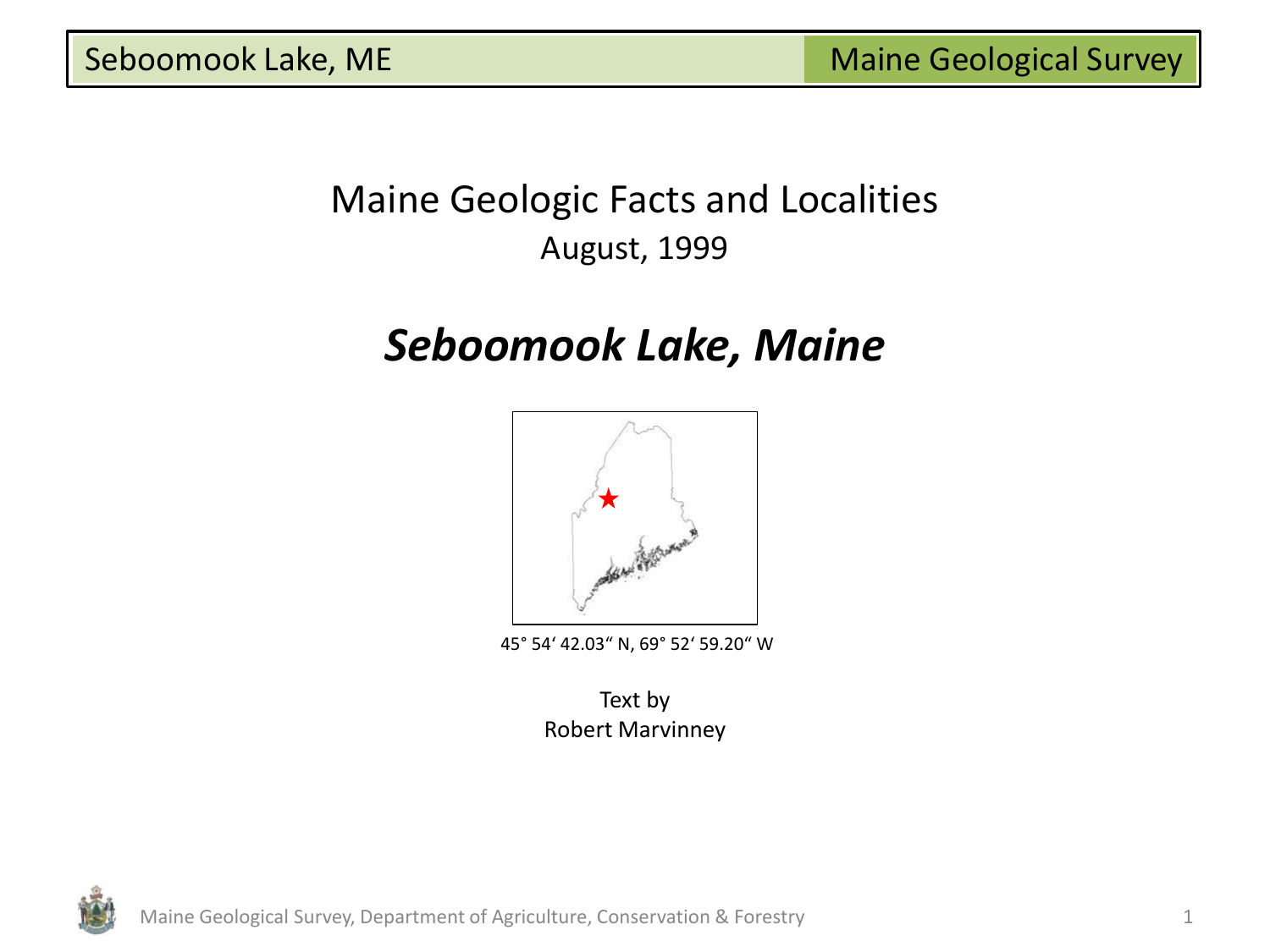#### **Introduction**

The rocks of Maine record a rich history of geological events that formed our landscape. Four hundred million years ago, Maine was a vastly different place, with an ocean covering most of the northern part of the State, massive young mountains along the present-day coast, and volcanos punctuating all. Sand and mud -- materials eroded from the young mountains -- were deposited by ocean currents in layer upon layer. Lava erupted from fissures into the seawater to form oddly shaped deposits within the sand and mud. All of these features are well exposed on Seboomook Lake, a long narrow lake a few miles northwest of Moosehead Lake.

The Seboomook Lake area may be reached from Millinocket via the "Golden Road." Follow this road to mile 65 where the Seboomook Dam access road intersects it. Alternatively, travelers may come from Rockwood on the west side of Moosehead Lake via the Pittston Farm road. Wise travelers will carry U.S. Geological Survey topographic map sheets (Seboomook Lake East and Seboomook Lake West) or a Maine map atlas to guide their wanderings.

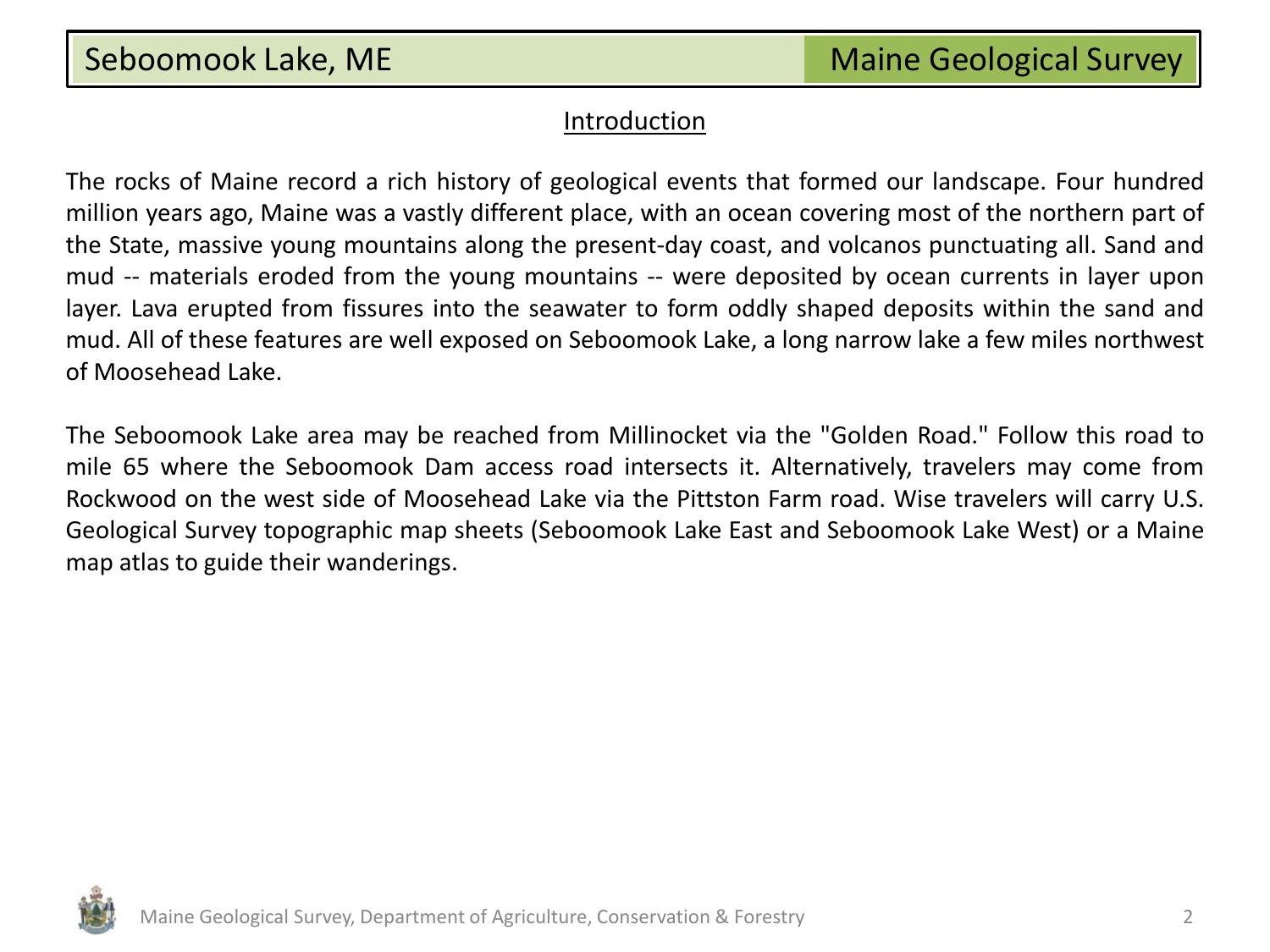### Bedrock Geology

Figure 1 is a simplified geologic map of the Seboomook Lake area that shows where the major types of rocks (pillow basalt, thickly bedded sandstone, thinly bedded slate, and thinly bedded sandstone) are found in the area. Fortunately, these rocks have not been subjected to the high levels of heat and pressure that have affected many areas of the state; features can still be readily seen that tell us most of the rocks originally formed as layers of sediment. If they had been metamorphosed (heated and squeezed) to the degree that rocks in other parts of the state have been, those features would have been wiped out.



**Figure 1.** Bedrock geology map of the Seboomook Lake area.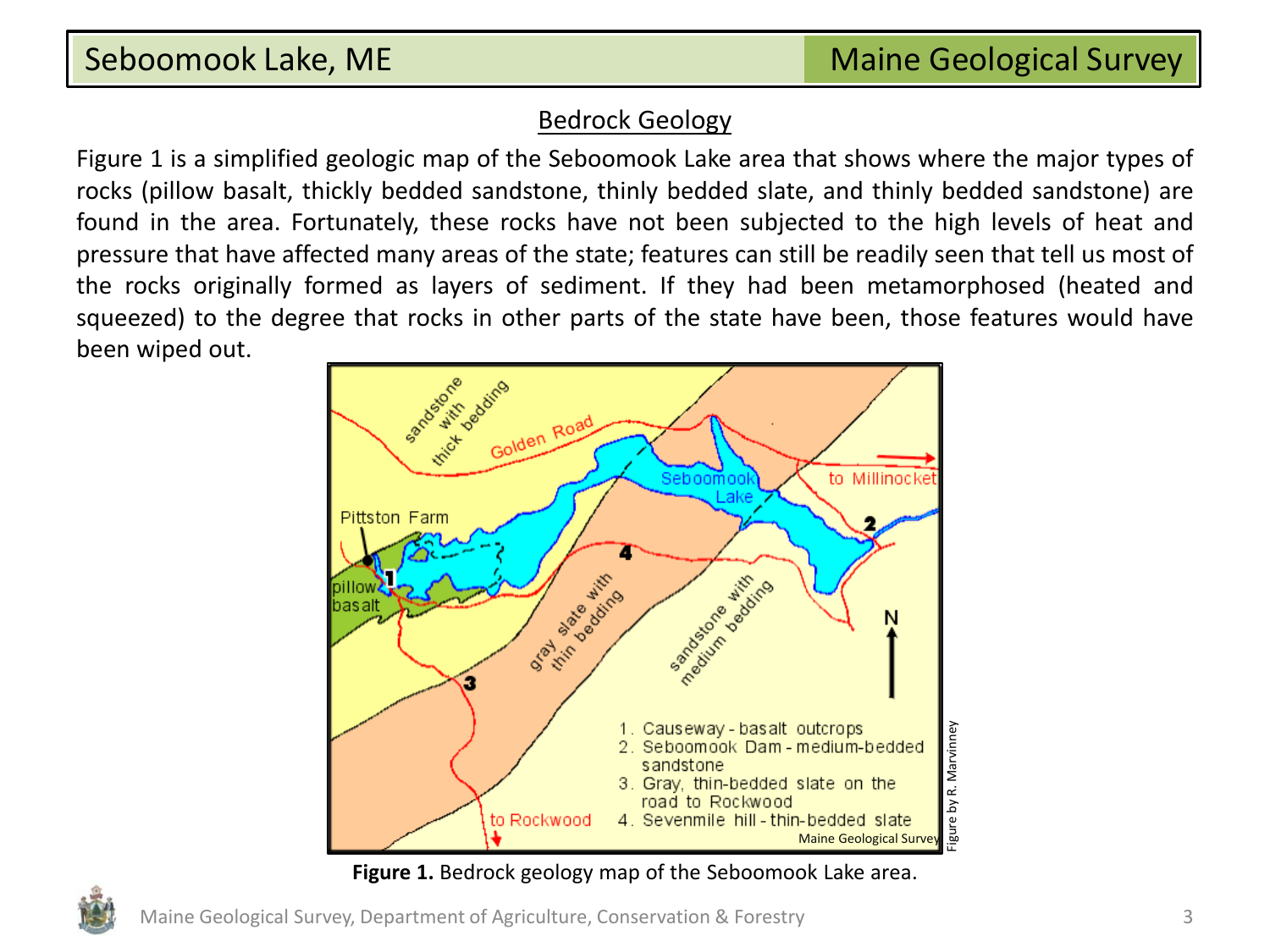#### Bedrock Geology

Around the western part of Seboomook Lake there are some volcanic rocks (Canada Falls Member of the Frontenac formation). They formed when fissures opened in the ocean floor and molten rock (lava) spewed onto the bottom of the sea. How do we know this? Within the volcanic rocks are distinctive shapes, called pillows by geologists, which form when lava is suddenly cooled by contact with cold water. The water immediately cools and hardens the outer skin of lava into a rind, but the pressure of the eruption pushes more lava out until a partially hardened blobby shape (pillow) forms and breaks off. The process continues as more lava erupts, in this way forming a deposit made up almost entirely of pillows.

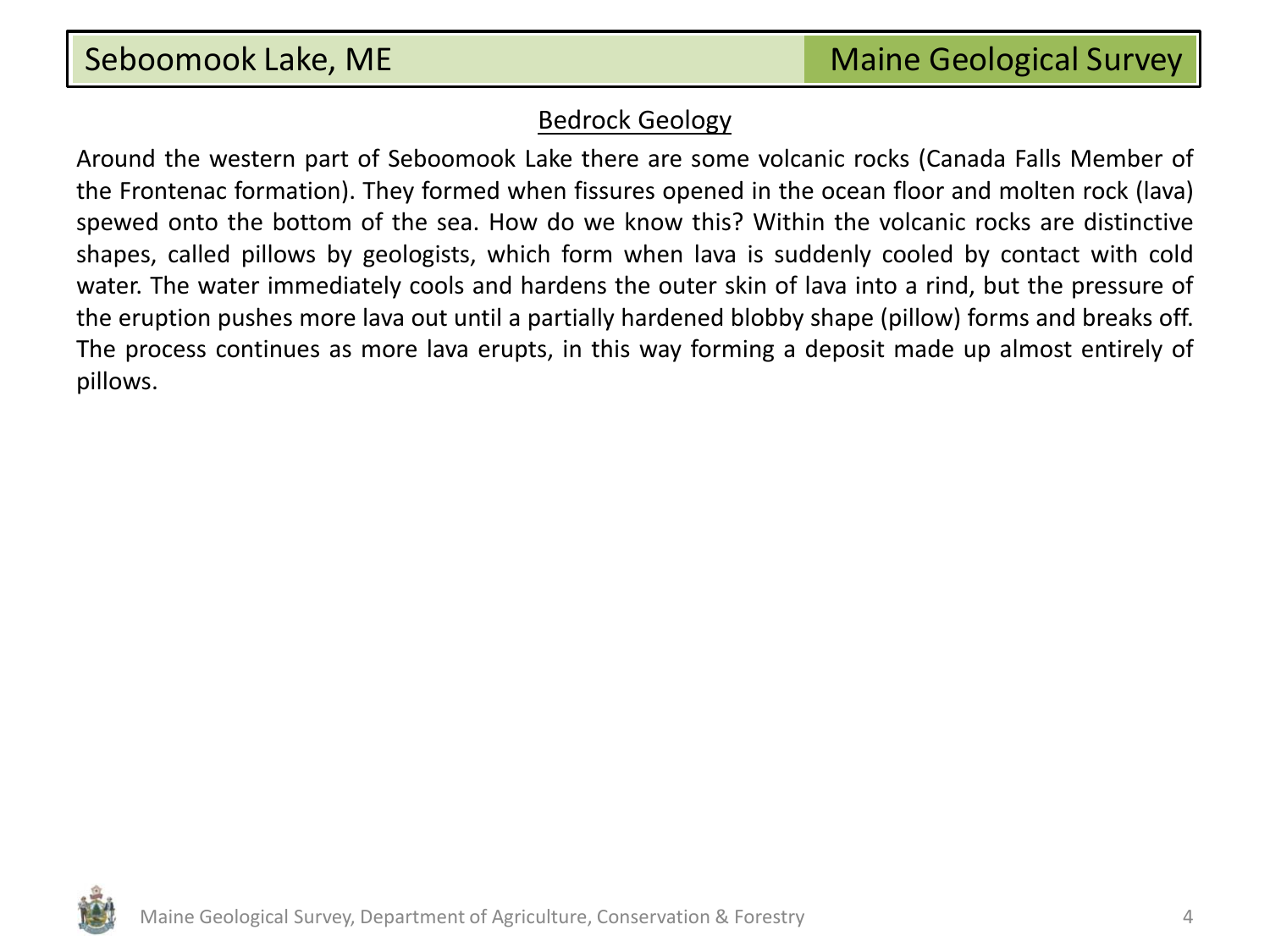### Pillow Lava

Figure 2 shows examples of the pillows found along the causeway at the west end of Seboomook Lake (location 1 on Figure 1).





**Figure 2.** Two examples of pillows found along the causeway at the west end of Seboomook Lake

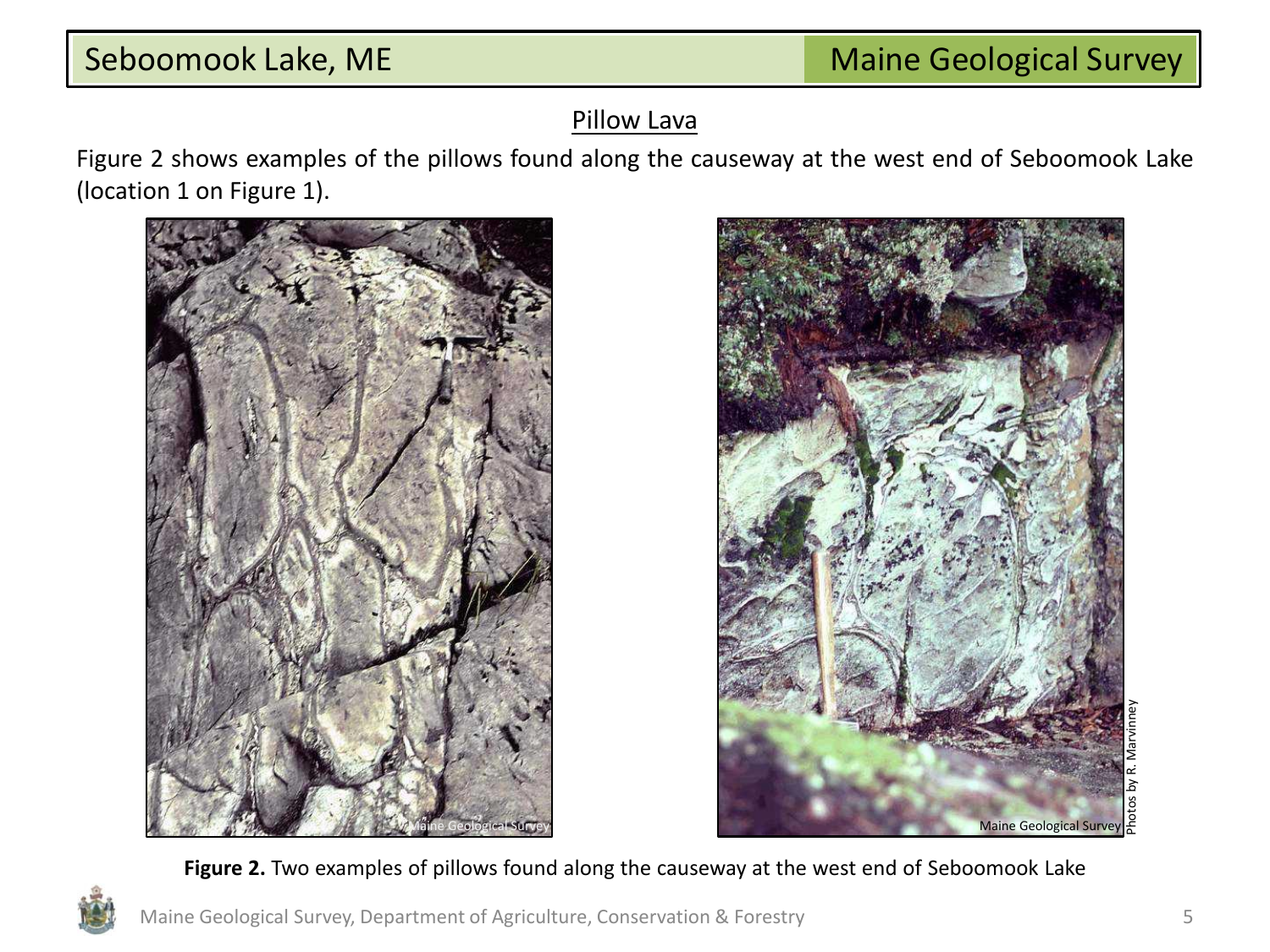### Pillow Lava

Figure 3 shows newly formed pillows on the bottom of the Pacific Ocean near a modern volcanic fissure along the mid-ocean ridge (photo from NOAA).



**Figure 3.** Newly formed pillows on the bottom of the Pacific Ocean near a modern volcanic fissure along the mid-ocean ridge.

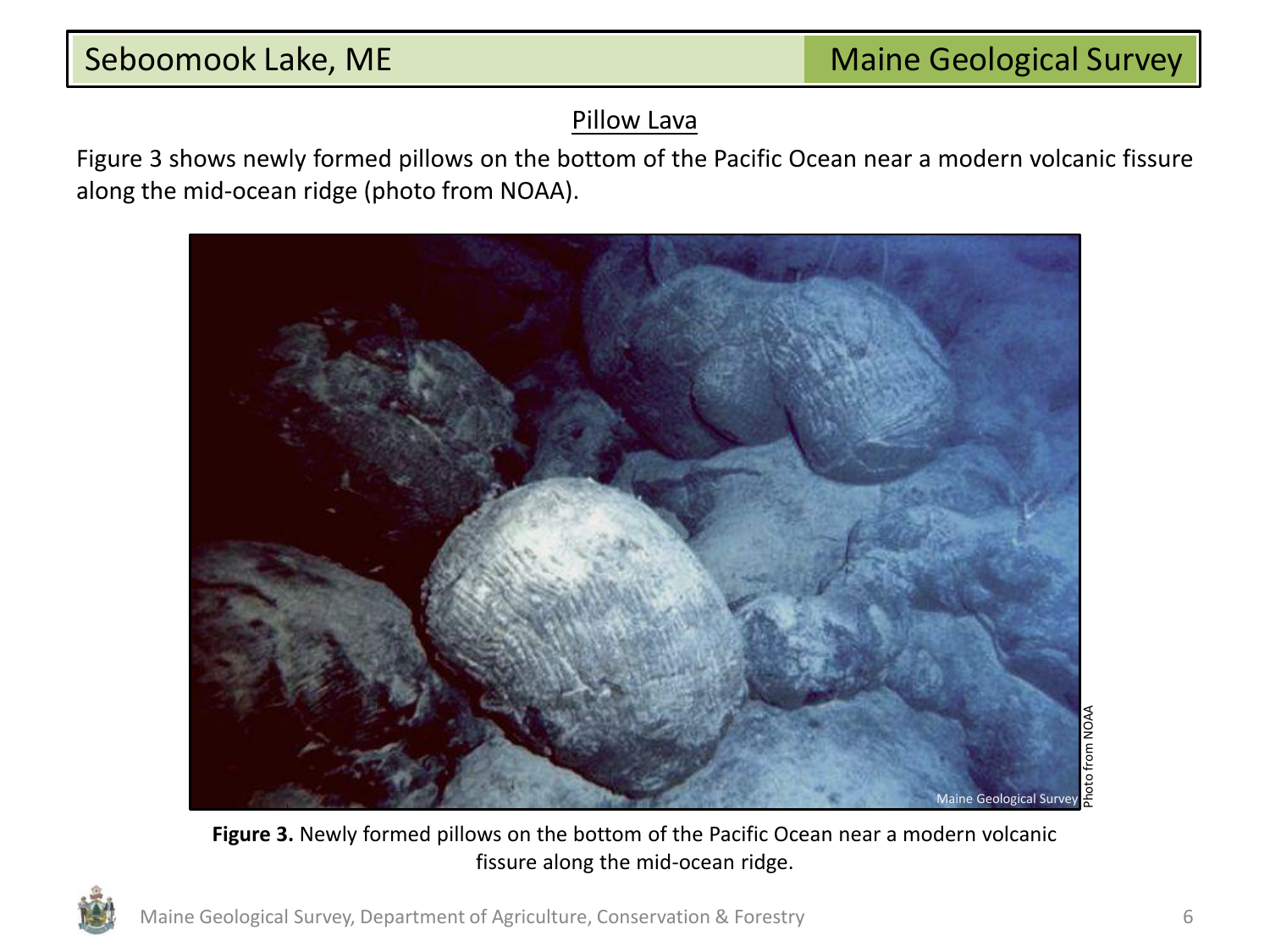### Sedimentary Rocks

Several types of sedimentary rocks are well exposed along the shores of the lake, in the river below Seboomook Dam (location 2, Figure 1), and along the woods roads surrounding the lake. Below the dam is one of the best places to view the spectacular layering and other sedimentary features in a sandstone unit with beds of medium thickness (Northeast Carry Formation). Figure 4 shows the general character of the outcrop with a very regular succession of continuous beds.



**Figure 4.** Northeast Carry Formation outcrop below the dam.

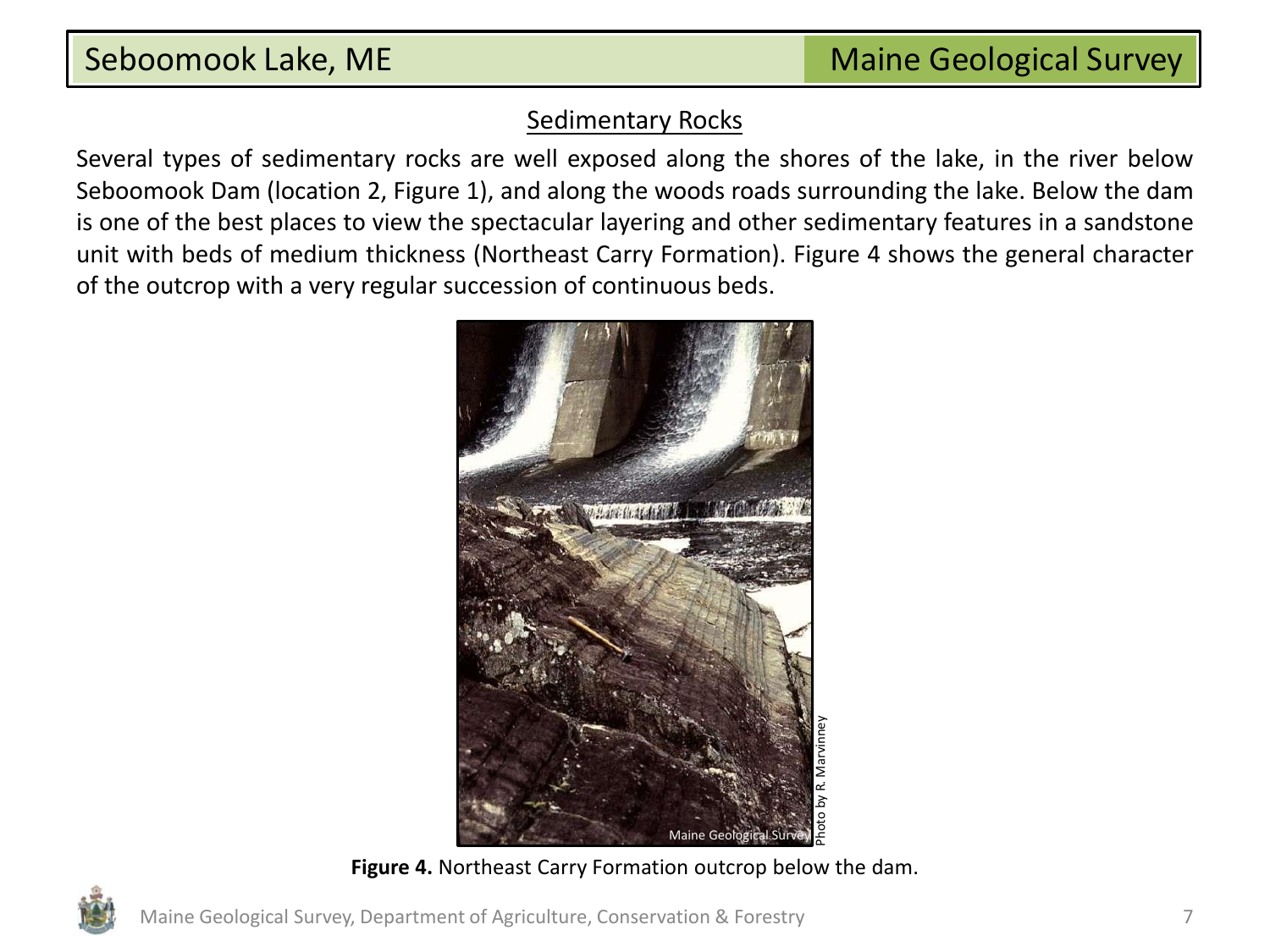#### Sedimentary Rocks

Individual beds range from a few inches to several feet thick. Most beds are graded. That is, the individual sand grains making up the base of the bed are larger and pass gradually upward through smaller grains to the top of the bed which consisted of silt or mud (Figure 5).



**Figure 5.** The light and dark layers oriented vertically are "graded beds." As each bed was deposited, the heavier sand and silt particles (light colored) settled first, followed by an increasing amount of lighter clay particles (dark colored).

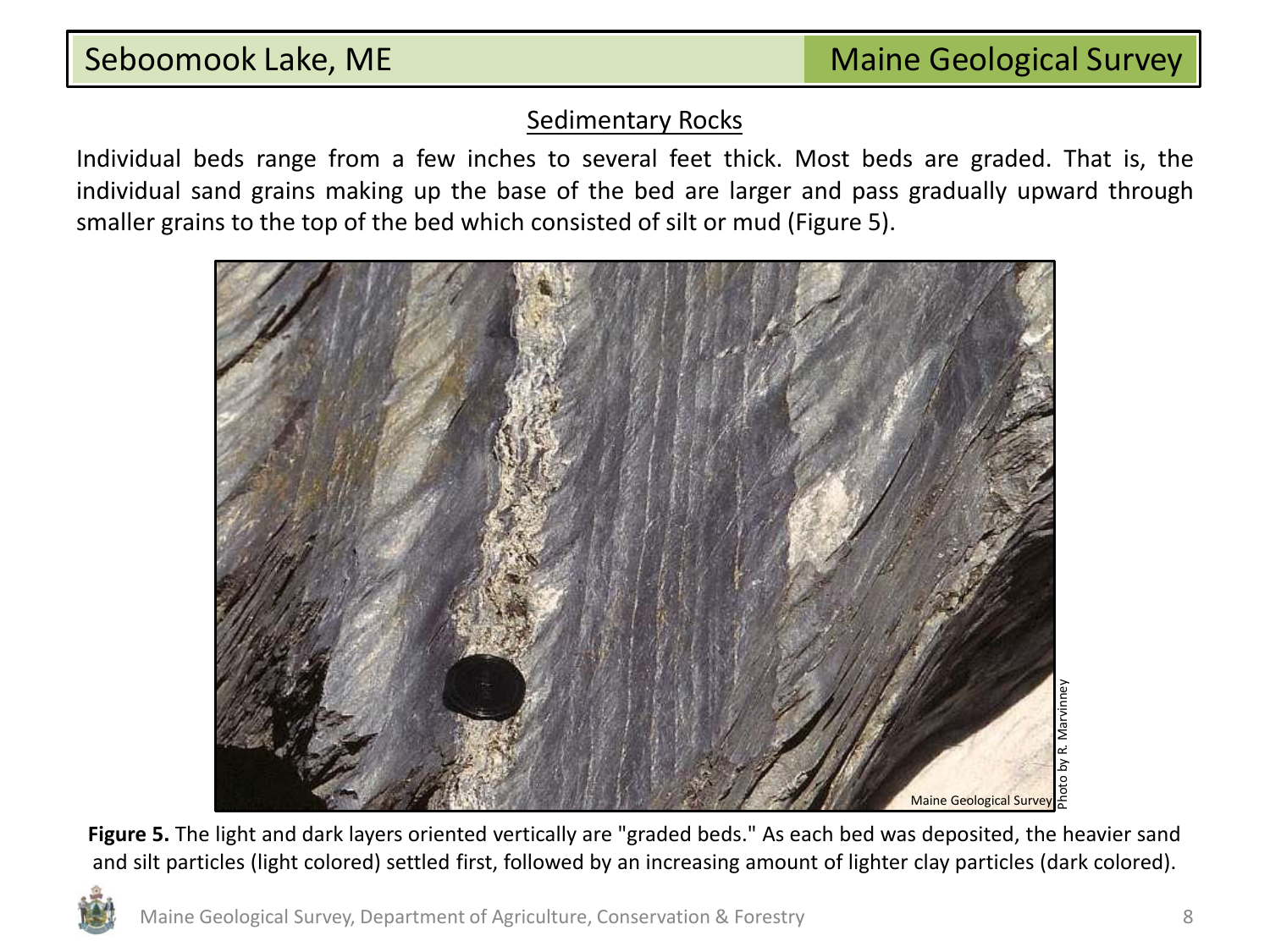#### Sedimentary Rocks

Some beds contain cross-beds which are thin crosswise layers caused by ripples which formed on the surface of the bed as it was deposited (Figure 6). From all of these features, geologists surmise that for each bed the sediment was deposited from a thick slurry of mud and sand that coursed down a submarine slope, dropping the larger sand particles first, then successively finer materials until all the sediment had settled to the bottom.



**Figure 6.** Some beds contain cross-beds which are thin crosswise layers caused by.

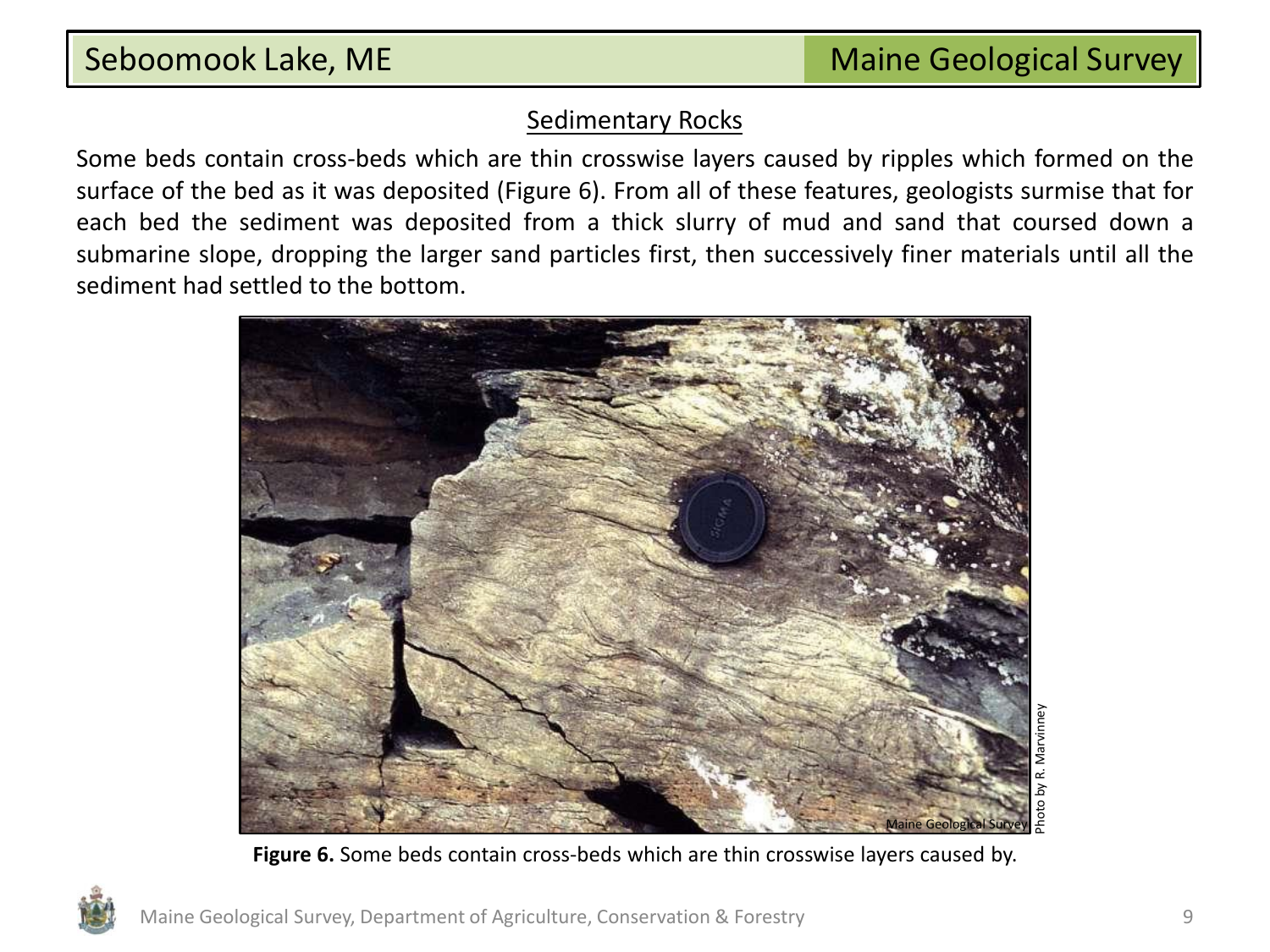### **Slate**

Another belt of rocks (named the Ironbound Mountain Formation) is mostly gray slate that is thinly bedded (Figure 7). These rocks formed much in the same way that the sandstone formed, except that the slurry of material was mostly mud with little sand. Some good exposures of this rock are along the road to Rockwood and near Sevenmile Hill (locations 3 and 4 on Figure 1).



Figure 7. Another belt of rocks (named the Ironbound Mountain Formation) is mostly gray slate that is thinly bedded.